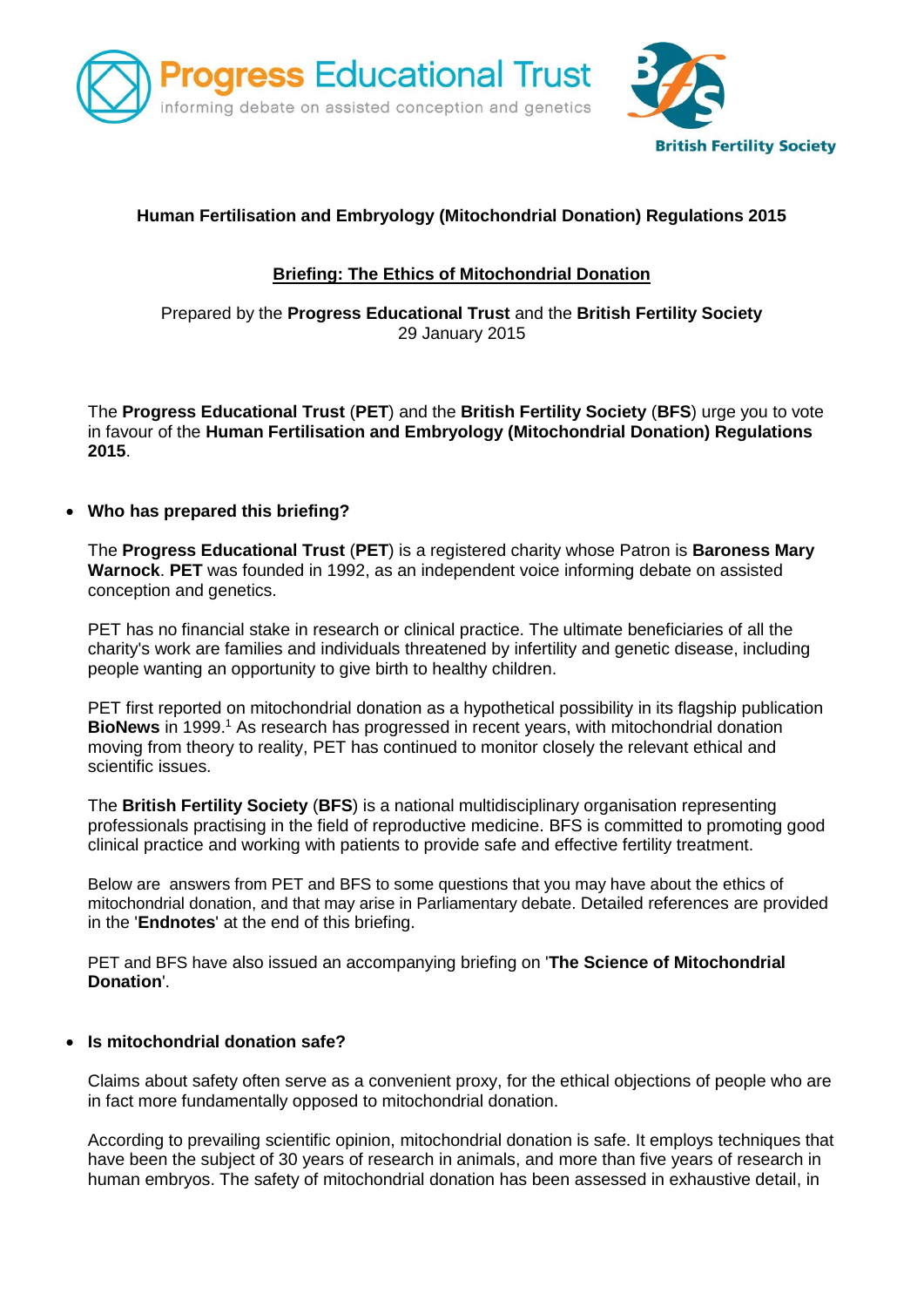expert scientific reviews convened by the Human Fertilisation and Embryology Authority (HFEA) in 2011, 2013 and 2014. 2

These reviews considered evidence from all areas of science and medicine relevant to mitochondrial donation, including both peer-reviewed literature and unpublished research, and took account of deliberations on this subject in other countries.<sup>3</sup> The experts who conducted the reviews solicited evidence, assessed every theoretical concern that was presented to them, and came to the conclusion that there is no compelling reason to think that mitochondrial donation is unsafe.

Assisted conception techniques that are now well-established – such as IVF, preimplantation genetic diagnosis and intracytoplasmic sperm injection – all involved a degree of uncertainty when they were first performed in humans. The scientific reviews of mitochondrial donation convened by the HFEA exceed, in their thoroughness, any comparable assessment of risk that was made prior to those earlier techniques being used in clinical practice.

All novel treatments raise the question of when and how the treatment can be judged safe to offer to patients. Moving from research into clinical practice always involves some uncertainty. The best that can be done is to reduce risks as much as possible, and then continue to monitor the situation after the treatment has been offered.

In the case of mitochondrial donation, this is exactly what has been done and what will continue to be done. As an additional precaution going forward, the scientific reviews convened by the HFEA have recommended long-term follow-up studies of anyone conceived via mitochondrial donation, and of subsequent generations.<sup>4</sup>

#### **How will mitochondrial donation affect future generations? How will it affect the germline?**

Mitochondrial donation will change the mitochondrial germline, with positive consequences for future generations.<sup>5</sup>

Children conceived via mitochondrial donation will inherit healthy mitochondrial DNA from a donor. If these children are female, and if they go on to have children of their own later in life, then *those* children and any generations that follow will *also* inherit the donor's mitochondrial DNA.

In this way, it is hoped that mitochondrial donation will be an effective means of preventing both the occurrence of mitochondrial disease *in*, and the transmission of mitochondrial *between*, successive generations of people.

### **Is mitochondrial donation genetic modification? Is it genetic engineering?**

Mitochondrial donation is neither a form of genetic modification nor a form of genetic engineering.

'Genetic modification' and 'genetic engineering' are terms that usually refer to an intervention in the gene sequence *within* a DNA molecule, which is a process that can involve numerous and complex risks. Mitochondrial donation, by contrast, involves moving DNA molecules from one place to another while leaving them completely *intact*. Mitochondrial donation involves *no* intervention in the gene sequence, and therefore involves none of the risks associated with such intervention. $6$ 

Intact molecules of mitochondrial DNA move from one place to another as a matter of course during sexual reproduction. The difference, with mitochondrial donation, is that the faulty mitochondria of the mother are replaced with the healthy (and intact) mitochondria of the donor. All fathers effectively get to choose the mitochondrial DNA of their children through their choice of partner, whereas mothers do not have this choice and are compelled to pass on their own mitochondria, even if these are defective. Mitochondrial donation gives this choice – already enjoyed by fathers – to those mothers who desperately need it.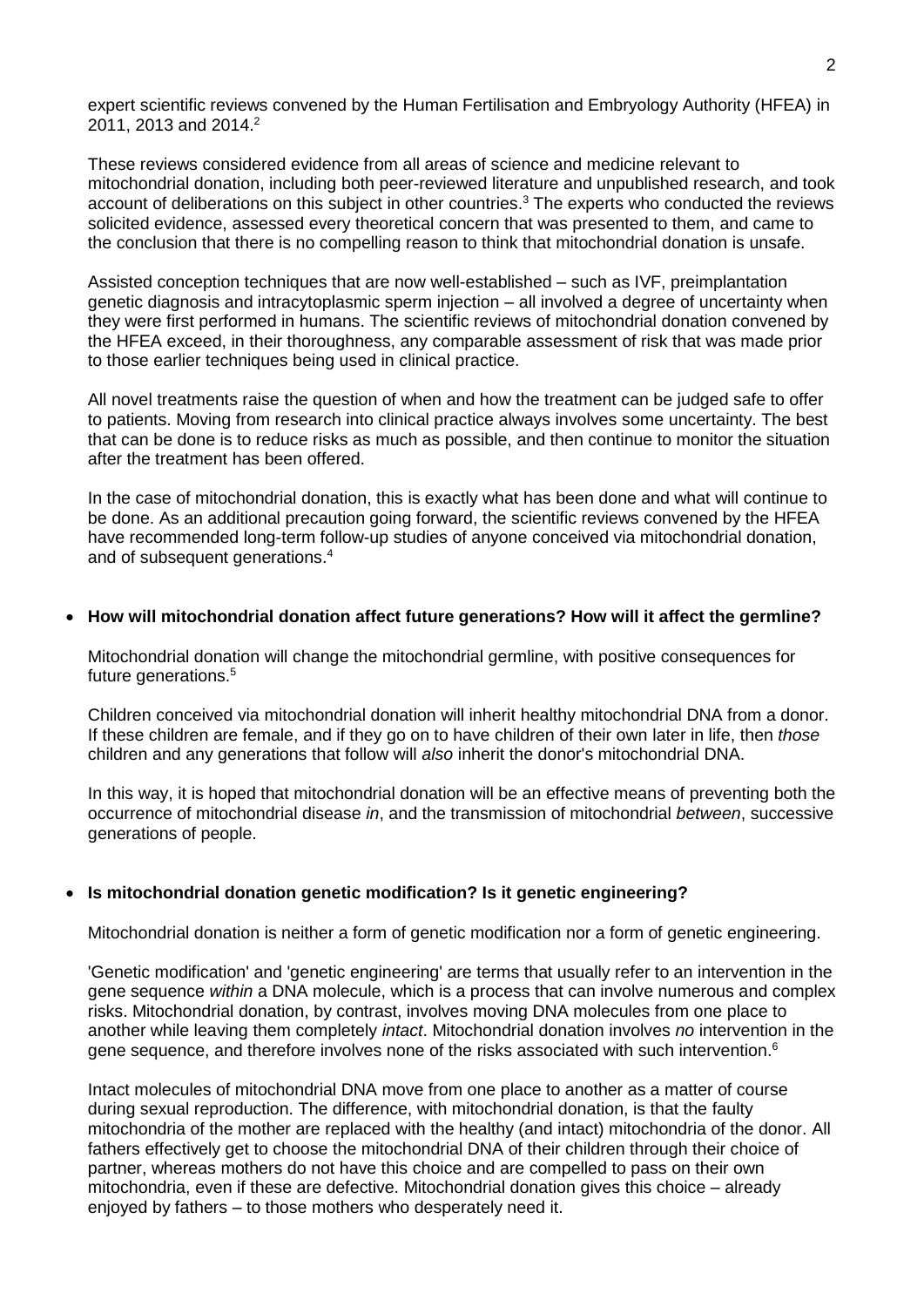Just as the transplantation of tissue or organs to patients is not generally considered to be a form of genetic modification, so it is inaccurate to characterise mitochondrial donation as a form of genetic modification. This is why, when the power to make Regulations was provided for in the Human Fertilisation and Embryology Act 2008, Parliament decided that the Regulations could define as *'a permitted egg'* or *'a permitted embryo'* an egg or embryo that *'has had applied to it in prescribed circumstances a prescribed process designed to prevent the transmission of serious mitochondrial disease'*. 7

### **Is mitochondrial donation cloning?**

Some critics have characterised mitochondrial donation techniques as a form of 'cloning'. This is scientifically inaccurate.

In biology, cloning refers to a process that creates an identical copy of an organism, with the possibility that the genetically identical original could continue to exist alongside the copy. In mitochondrial donation, a child is conceived using biological material from three people, *none* of whom will be genetically identical to the child (and one of whom, the mitochondrial donor, will not bear any resemblance to the child at all).

Mitochondrial donation is sometimes confused with cloning because it involves techniques that are similar to somatic cell nuclear transfer (SCNT), a procedure used by scientists to clone animals (this is how Dolly the sheep was created). But mitochondrial donation differs from SCNT in several respects – crucially, SCNT results in the creation (*without* fertilisation) of genetic *duplicates*, while mitochondrial donation results in the creation (*with* fertilisation) of a genetically *unique* child.<sup>8</sup>

### **Will mitochondrial donation result in children with three parents?**

Mitochondrial donation will not result in children with three parents. A child conceived via this method will inherit nuclear DNA from two parents in the usual way. The only DNA that the child will inherit from a donor is the donor's *mitochondrial* DNA.

No tradition exists of ascribing parenthood to a person from whom a child inherits only mitochondrial DNA. This is for the very good reason that such a situation has not existed before now. There is no reason to start ascribing parenthood to mitochondrial donors – being a parent involves much more than contributing genes to a child.

Mitochondrial DNA is so different from nuclear DNA – both in its *quantity* (only 0.1% of our genes are mitochondrial) and in its *quality* (mitochondrial DNA does not code for any individually distinguishing characteristics, and mitochondrial DNA sequences are not normally unique to individuals) – that it does not fit into the popular narrative of our DNA being associated closely with our identity.

Conceiving a child via mitochondrial donation involves using biological material from three people – the child's *parents*, plus a mitochondrial *donor*. 'Three-person IVF' is acceptable shorthand for mitochondrial donation, but 'three-parent IVF' is inaccurate.<sup>9</sup>

#### **Should mitochondrial donors be anonymous?**

In the Regulations, there is no requirement for a mitochondrial donor and a person conceived via their donation to be identifiable to one another. This makes sense, because mitochondrial donation creates neither observable nor other shared characteristics between these two individuals (except for the fact that both of them will be free of mitochondrial disease).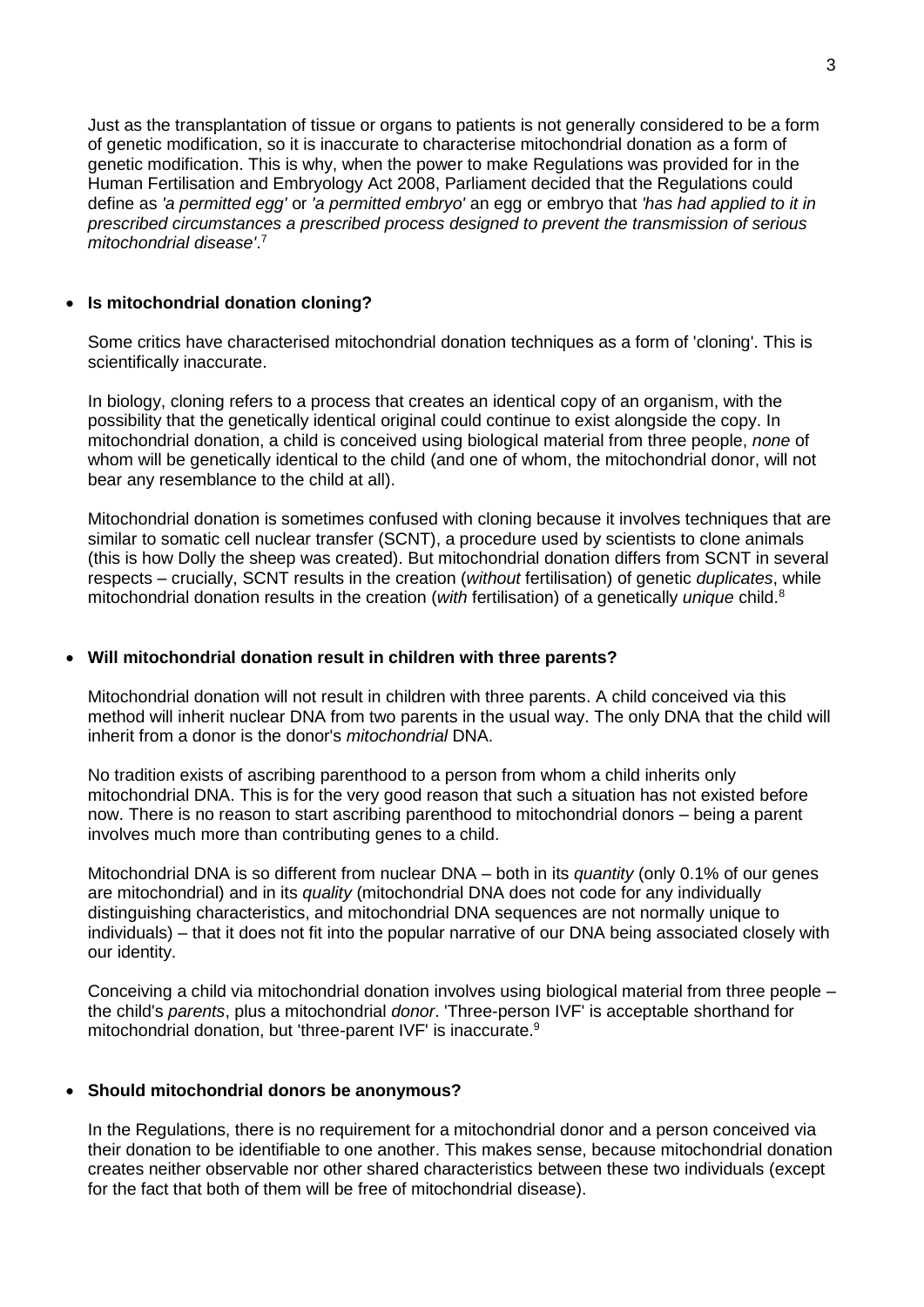In this respect, mitochondrial donation is more akin to *tissue or organ donation* (where there is no requirement that donors and recipients be identifiable to one another) than it is to sperm, egg or embryo donation (where donors' entitlement to anonymity was removed 10 years ago). This is the case, *despite* the fact that mitochondrial donation involves the same egg retrieval process as is used in egg donation. The purpose and outcome is very different in mitochondrial donation than it is in egg donation.

Fears have been voiced that anonymity will somehow compromise the safety of mitochondrial donation. These fears are misplaced. With sperm and egg donation, there is a (remote) possibility that people conceived via anonymous donation will unknowingly have children with genetic relatives, thereby posing a risk to the health of the children. No analogous risk exists with mitochondria, which are inherited solely from the mother. Furthermore, should children conceived via mitochondrial donation *or* mitochondrial donors ever need to be traced for an as yet unanticipated reason, their details will be kept in the HFEA's secure Register of information.

Finally, it is important to note that as with tissue and organ donation, these Regulations do not preclude women from using mitochondrial donors who are known to (but unrelated to) them, and do not preclude mitochondrial donors from choosing to waive their anonymity. Nor do the Regulations preclude the creation of local systems, to enable the voluntary exchange of information between mitochondrial donors and anyone conceived via their donation (should this be desired).<sup>10</sup>

#### **Is permitting mitochondrial donation a slippery slope?**

The 'slippery slope' is a common term, for a process whereby permitting something leads inexorably to permitting a less desirable or more controversial thing. Permitting mitochondrial donation is not the start of a slippery slope. As explained above, mitochondrial donation replaces one set of mitochondrial DNA molecules with another, but it does not modify any genes in those molecules.

There is no inevitable progression from permitting mitochondrial donation to permitting techniques that constitute genetic modification. The techniques that would be required for the latter are very different from those involved in mitochondrial donation, and critically, there is no provision in existing legislation for Regulations that would permit genetic modification. The Human Fertilisation and Embryology Act 2008 states clearly that only *'a prescribed process designed to prevent the transmission of serious mitochondrial disease'* can be permitted by Regulations.

Note also that the Regulations do not, in themselves, permit mitochondrial donation. Rather, they permit the HFEA to *consider applications for licences* to perform mitochondrial donation. The granting of such licences will be at the HFEA's discretion, subject to rigorous criteria and always within the framework of the UK's well-developed system of regulation.

Mitochondrial donation is the *only* way that patients with high levels of faulty mitochondria can have a child who is both genetically related to them, *and* unaffected by mitochondrial disease. Far from being poised on a downhill slippery slope, patients in this predicament – not to mention the doctors, researchers, charities and politicians who seek to help them – have been engaged in a long *uphill* struggle against devastating and fatal disease.

With the support of Parliament, the end of that struggle is finally in sight.

#### **Further information**

For further information on scientific questions, see our accompanying briefing on '**The Science of Mitochondrial Donation**'.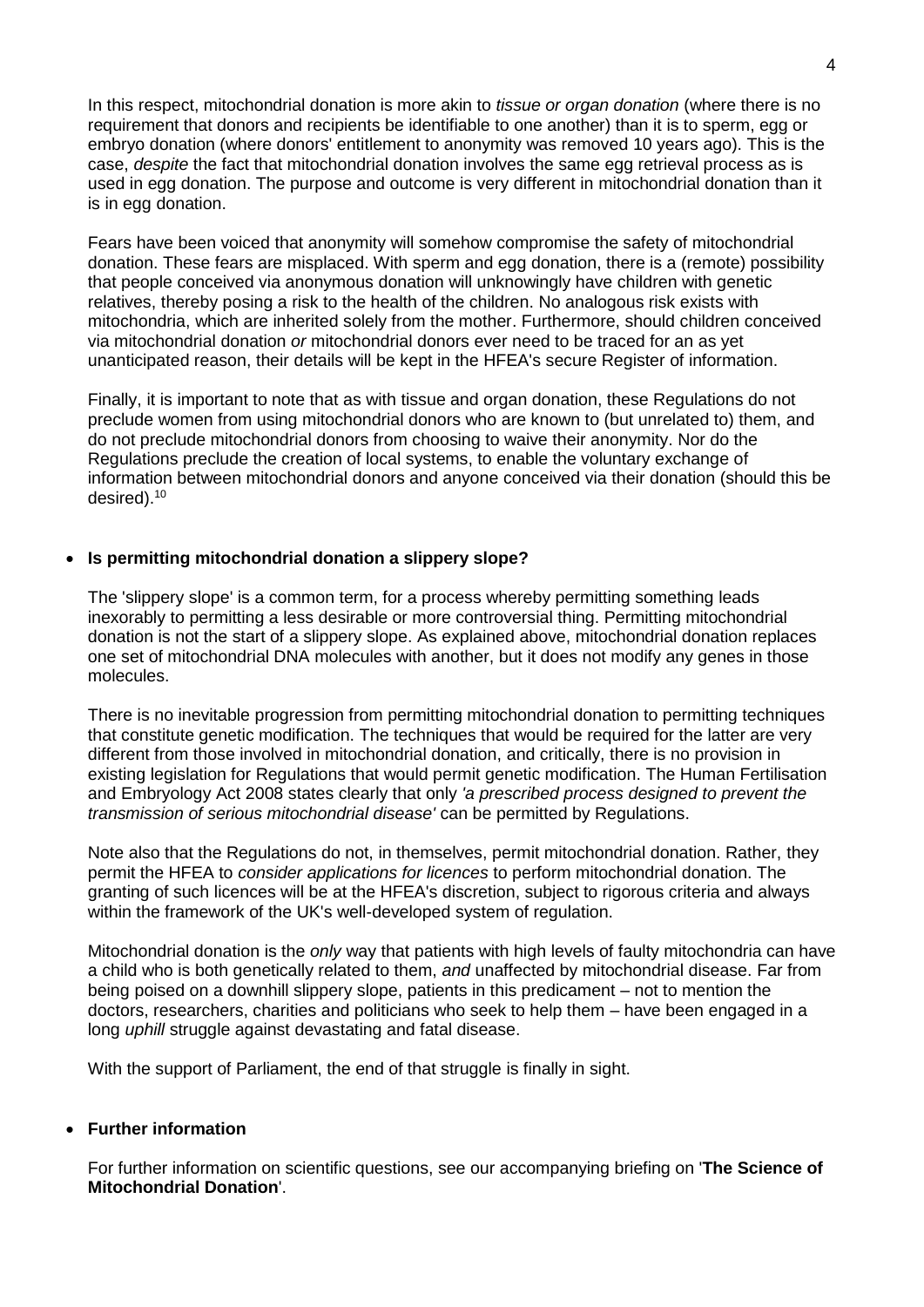For concise overviews of some of the issues surrounding mitochondrial donation, see:

- The Lily Foundation's factsheet at<http://bit.ly/lilymito>
- The Wellcome Trust's factsheet at<http://bit.ly/wellcomemito>

## **Endnotes**

- 1. See 'Dolly not a perfect clone', *BioNews*, 1999 [http://www.bionews.org.uk/page\\_10488.asp](http://www.bionews.org.uk/page_10488.asp)
- 2. See the three scientific reviews:
	- *First Scientific Review of the Safety and Efficacy of Methods to Avoid Mitochondrial Disease through Assisted Conception* – http://www.hfea.gov.uk/docs/2011-04-18 Mitochondria\_review\_-\_final\_report.PDF
	- *Second Scientific Review of the Safety and Efficacy of Methods to Avoid Mitochondrial Disease through Assisted Conception* – [http://www.hfea.gov.uk/docs/Mito-Annex\\_VIII-science\\_review\\_update.pdf](http://www.hfea.gov.uk/docs/Mito-Annex_VIII-science_review_update.pdf)
	- *Third Scientific Review of the Safety and Efficacy of Methods to Avoid Mitochondrial Disease through Assisted Conception* – [http://www.hfea.gov.uk/docs/Third\\_Mitochondrial\\_replacement\\_scientific\\_review.pdf](http://www.hfea.gov.uk/docs/Third_Mitochondrial_replacement_scientific_review.pdf)
- 3. For example, the 59th Meeting of the Cellular, Tissue, and Gene Therapies Advisory Committee of the US Food and Drug Administration is discussed on p10-11 of the *Third Scientific Review of the Safety and Efficacy of Methods to Avoid Mitochondrial Disease through Assisted Conception* – [http://www.hfea.gov.uk/docs/Third\\_Mitochondrial\\_replacement\\_scientific\\_review.pdf](http://www.hfea.gov.uk/docs/Third_Mitochondrial_replacement_scientific_review.pdf)
- 4. As discussed on p26 and p33 of the *Third Scientific Review of the Safety and Efficacy of Methods to Avoid Mitochondrial Disease through Assisted Conception* – [http://www.hfea.gov.uk/docs/Third\\_Mitochondrial\\_replacement\\_scientific\\_review.pdf](http://www.hfea.gov.uk/docs/Third_Mitochondrial_replacement_scientific_review.pdf)

Follow-up was also addressed in detail at an evidence session held by the House of Commons Science and Technology Select Committee on 22 October 2014. See p12-13, p16-18, p21 and p24-26 of the transcript – [http://data.parliament.uk/writtenevidence/committeeevidence.svc/evidencedocument/](http://data.parliament.uk/writtenevidence/committeeevidence.svc/evidencedocument/science-and-technology-committee/mitochondrial-donation/oral/14822.pdf) [science-and-technology-committee/mitochondrial-donation/oral/14822.pdf](http://data.parliament.uk/writtenevidence/committeeevidence.svc/evidencedocument/science-and-technology-committee/mitochondrial-donation/oral/14822.pdf)

- 5. The HFEA reports on the public's (generally positive) understanding of how mitochondrial donation will affect the germline, on p16 of its 2013 document *Mitochondria Replacement Consultation: Advice to Government* – [http://www.hfea.gov.uk/docs/Mitochondria\\_replacement\\_consultation\\_-\\_advice\\_for\\_Government.pdf](http://www.hfea.gov.uk/docs/Mitochondria_replacement_consultation_-_advice_for_Government.pdf)
- 6. The Government explains why it does not consider mitochondrial donation to constitute genetic modification on p15 of its 2014 document *Mitochondrial Donation: Government Response to the Consultation on Draft Regulations to Permit the Use of New Treatment Techniques to Prevent the Transmission of a Serious Mitochondrial Disease from Mother to Child* – [https://www.gov.uk/government/uploads/system/uploads/attachment\\_data/file/332881/](https://www.gov.uk/government/uploads/system/uploads/attachment_data/file/332881/Consultation_response.pdf) [Consultation\\_response.pdf](https://www.gov.uk/government/uploads/system/uploads/attachment_data/file/332881/Consultation_response.pdf)
- 7. Human Fertilisation and Embryology Act 2008, Section 3(5) <http://www.legislation.gov.uk/ukpga/2008/22/section/3>